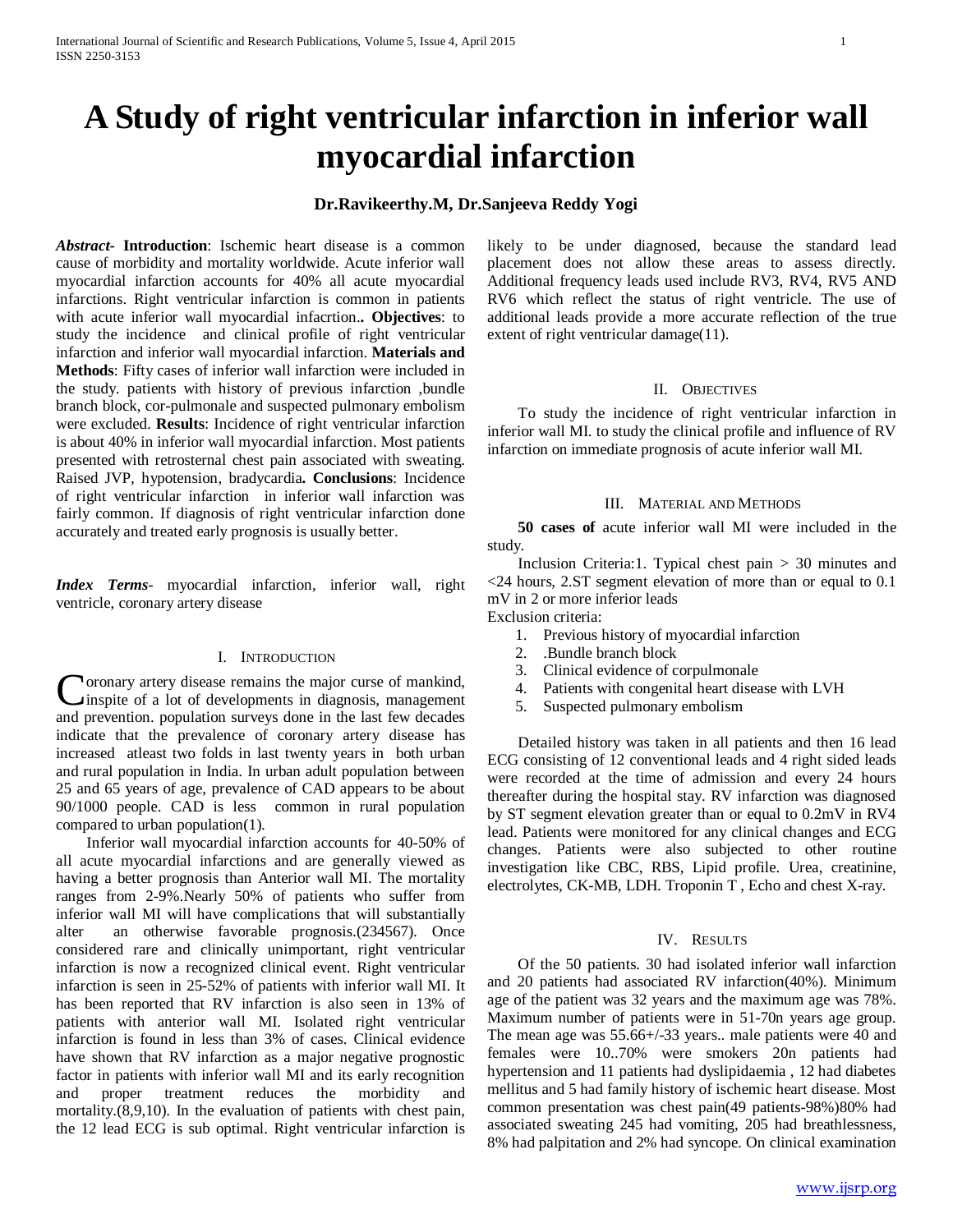40% had tachypnea, 32% had raised JVP, 28% had hypotension 28% had bradycardia, 20% had kussmaul' s breathing and 18% had tachycardia. Incidence of atrial fibrillation was 4% , first degree AV block was  $4\%$ ,  $2^{nd}$  degree AV block was  $14\%$  and complete heart block was 6%.

 **Hypotension was more common in Rv infarction(50%).** Cardiogenic shock was seen in 10% of patients with RV infarction. Mortality rate was 15% in RV infarction and 3.33% in isolated inferior wall MI. totally 4 patients died during the treatment 3 from Rv infarction group and one from isolated inferior wall ML group.

| <b>ables</b> |  |
|--------------|--|
|--------------|--|

| Age       | <b>Isolated</b> |               | RV         |               | Total          |               |
|-----------|-----------------|---------------|------------|---------------|----------------|---------------|
| in        | inferior wall   |               | infarction |               |                |               |
| years     | infarction      |               |            |               |                |               |
|           | No              | $\frac{0}{0}$ | No         | $\frac{0}{0}$ | No             | $\frac{0}{0}$ |
|           |                 |               |            |               |                |               |
| $31-40$   | 4               | 13.33         | 2          | 10            | 6              | 12            |
| $41 - 50$ | 8               | 26.66         | 4          | 20            | 12             | 24            |
| $51-60$   | 12              | 40            | 6          | 30            | 18             | 36            |
| 61-70     | 6               | 20            | 6          | 30            | 12             | 24            |
| 71-80     | 0               | 0             | 2          | 10            | $\mathfrak{D}$ | 4             |
| Total     | 11              | 100           | 20         | 100           | 50             | 100           |
| Mean      |                 |               |            |               | $55.66+/-$     |               |
| SD        |                 |               |            |               | 11.33          |               |

Table showing the age distribution among the study subjects

| <b>Risk factors</b> | <b>Isolated</b> |               | RV             |               | Total |               |
|---------------------|-----------------|---------------|----------------|---------------|-------|---------------|
|                     | IWMI            |               | infarction     |               |       |               |
|                     | N <sub>o</sub>  | $\frac{0}{0}$ | N <sub>0</sub> | $\frac{0}{0}$ | No    | $\frac{0}{0}$ |
|                     |                 |               |                |               |       |               |
| Smoking             | 20              | 66.66         | 15             | 75            | 35    | 70            |
| Hypertension        | 12              | 40            | 8              | 40            | 20    | 40            |
| Dyslipidaemia       | 6               | 20            | 5              | 25            | 11    | 22            |
| <b>Diabetes</b>     | 7               | 23.33         | 5              | 25            | 12    | 24            |
| mellitus            |                 |               |                |               |       |               |
| Obesity             | 4               | 13.33         | 3              | 15            | 7     | 14            |
| Family<br>$h$ /0    | 3               | 10            | 2              | 10            | 5     | 10            |
| <b>IHD</b>          |                 |               |                |               |       |               |

| able |  |
|------|--|
|------|--|

| Table<br>.1 |  |
|-------------|--|
| яt          |  |

| Physical          | Isolated |        | RV         |               | Total          |      |
|-------------------|----------|--------|------------|---------------|----------------|------|
| signs             | IWMI     |        | infarction |               |                |      |
|                   | No       | %33.33 | No         | $\frac{0}{0}$ | N <sub>o</sub> | $\%$ |
|                   |          |        |            |               |                |      |
| Tachypnea         | 10       | 3.33   | 10         | 50            | 20             | 40   |
| RV s3/s4          |          | 13.33  | 9          | 45            | 10             | 20   |
| <b>Raised JVP</b> | 4        | 13.33  | 12         | 60            | 16             | 32   |
| Hypotension       | 4        | 13.33  | 10         | 50            | 14             | 28   |
| Bradycardia       | 4        | 13.33  | 10         | 50            | 14             | 28   |
| Kussmaul's        | 0        | 0      | 10         | 50            | 10             | 20   |
| sign              |          |        |            |               |                |      |

| Tachycardia | 16.66 |  |  |  |  |
|-------------|-------|--|--|--|--|
|-------------|-------|--|--|--|--|

 Table showing various physical signs at the time of presentation

**Table 4**

| Arrythmias                | <b>Isolated</b><br><b>IWMI</b> |               | RV<br>infarction |                   | Total          |                |
|---------------------------|--------------------------------|---------------|------------------|-------------------|----------------|----------------|
|                           | N <sub>0</sub>                 | $\frac{0}{0}$ | No               | $\frac{0}{0}$     | N <sub>0</sub> | $\frac{0}{0}$  |
|                           |                                |               |                  |                   |                |                |
| Atrial                    | $\mathfrak{D}$                 | 6.66          | 0                | 0                 | $\overline{2}$ | 4              |
| fibrillation              |                                |               |                  |                   |                |                |
| First                     | 1                              | 3.33          | 1                | 5                 | $\overline{c}$ | 4              |
| degree AV                 |                                |               |                  |                   |                |                |
| block                     |                                |               |                  |                   |                |                |
| 2 <sup>nd</sup><br>degree | $\mathbf{1}$                   | 3.33          | 3                | 30                | 7              | 14             |
| AV block                  |                                |               |                  |                   |                |                |
| <b>CHB</b>                | 0                              | ∩             | 3                | 15                | 3              | 6              |
| Ventricular               |                                | 3.33          | 0                | $\mathbf{\Omega}$ |                | $\mathfrak{D}$ |
| fibrillation              |                                |               |                  |                   |                |                |

 Table showing various type of blocks and arrythmias in study subjects

## V. CONCLUSION

 William Harvey was perhaps the first person to report postmortem findings correlated with clinical description in a patient with ischemic heart disease. In 1842 Marshal hall emphasized that experimental obstruction of coronary artery soon resulted in death. James B. Herric in 1912 described the clinical picture of obstruction of coronary arteries. In 1948 Wartman and Hallerstien described 22 cases of RV infarction out of 164 MI cases autopsied. The incidence of RV infarction is 40% in the present study.

 There are several other studies which shows studied the incidence of RV infarction. Jha et al had done similar study in 1988 where the incidence of RV infarction was 37.5%. Approximately 19% of the patients with  $2<sup>nd</sup>$  and third degree heart blocks develop complication in inferior wall MI.(2).20% of patients in this study had these high degree blocks in the present study. Studies shows that RV infarction is associated with increased complications and mortality rates. Zehender et al showed that early thrombolytic therapy reduces the mortality rates from 42% to 10%. After the acute episode, right ventricle shows remarkable capacity to improve in its function if the patient survive. The incidence of myocardial infarction was more in the patients in their fifties may because of increased atherosclerosis with advanced age. Adding to this natural phenomenon, is the cumulative effect of smoking and hypertension which also seen in the present study. To conclude RV infarction is associated with increased risk of mortality in Inferior wall MI.All cases of Inferior wall MI should have right sided chest leads record during ECG and should be done as early as possible. Studies also show that early recognition and proper treatment reduces the morbidity and mortality in both RV infarction as well as in isolated inferior wall MI.